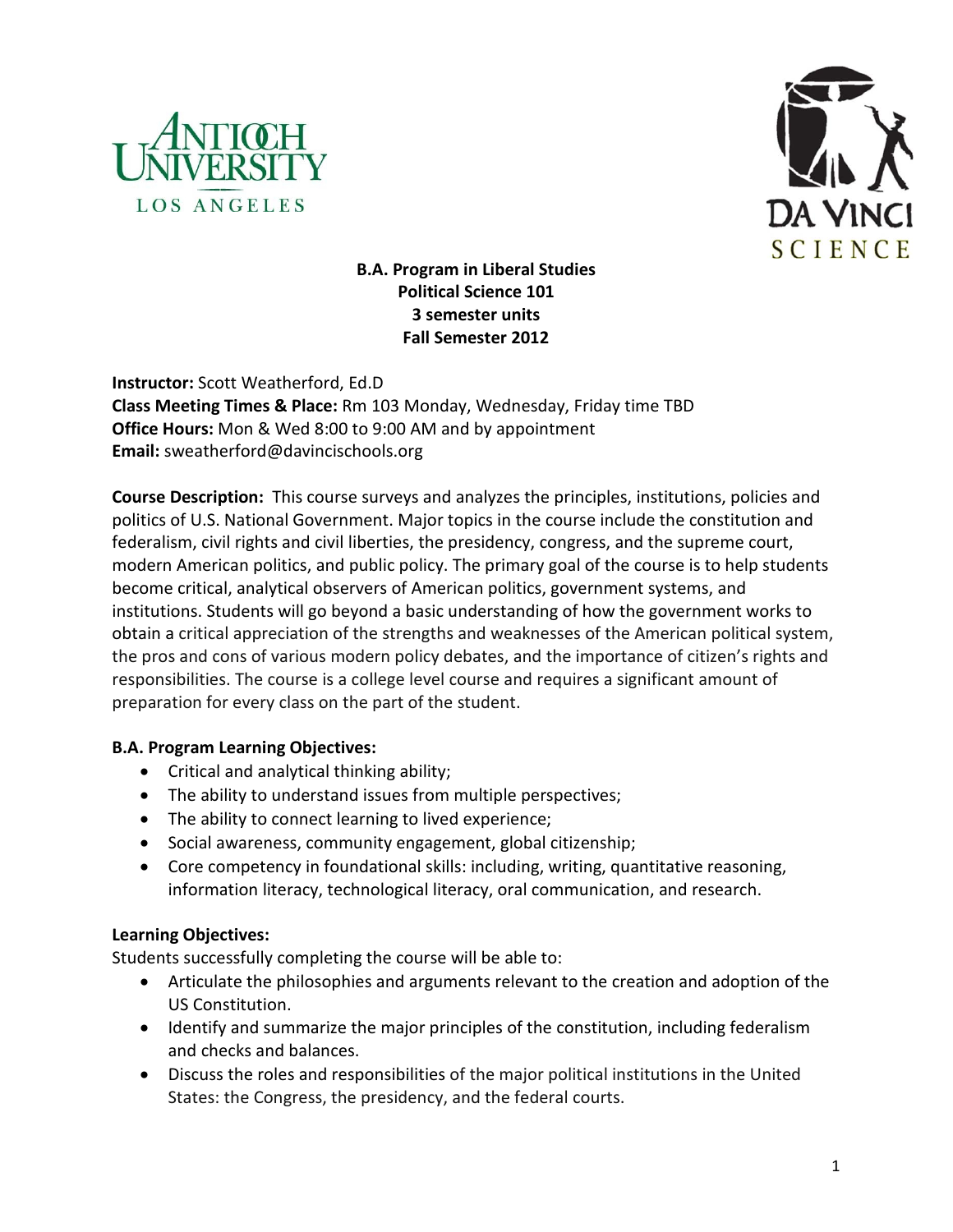- Describe and compare how political parties, elections, political action committees (PACs), interest groups, and the mass media effect modern American politics.
- Reference major Supreme Court decisions to trace the development of individual rights and liberties and their impact on citizens.
- Compare the roles and effect of various institutions including but not limited to bureaucracy and the courts on both the formation and enactment of public policies. Students will be able to interpret and debate major modern public policy issues.

# **Evaluation Criteria**

The final evaluation will address the extent to which students have met the learning objectives listed above, as demonstrated in:

- Active contributions to classroom discussion demonstrating constructive dialogue with peers
- •Depth and critical perspective in papers and exams

•Development of understanding of the selected texts and analytical skill over the course of the term including in papers, quizzes, and tests.

Additionally, the specific components of the course grade are constructed as follows:

- Quizzes 20%
- Mid Term Exam 15%
- Response to Reading Papers 30%
- Class Participation 10%
- Final Exam 25%

# **Attendance Policy**

Students are expected to attend all class sessions and participate as required in the syllabus. Students missing more than 4 class sessions must make up the missed time by completing assignments per instructors direction, students missing more than 10 class sessions will not receive credit for the course. See AULA General Catalog, 2010-2012 (p. 59) for university policy.

# **Incomplete Policy**

Per University policy, students must complete all course work by the deadlines stated in the syllabus.

If a student anticipates not being able to complete required work by the end of the term, the student may request an Incomplete from the instructor. Incompletes are awarded at the discretion of the instructor. See *AULA General Catalog, 2010-2012*, (p.63) for university policy.

# **Plagiarism Policy**

Plagiarism – that is, the intentional or unintentional borrowing of another person's ideas, images, research, or data without citation -- is a serious breach of academic integrity that results in sanctions, including dismissal from the University. Please consult Diana Hacker's A Writer's Reference, 6th ed., pp. 344-347 for specific guidance on avoiding plagiarism while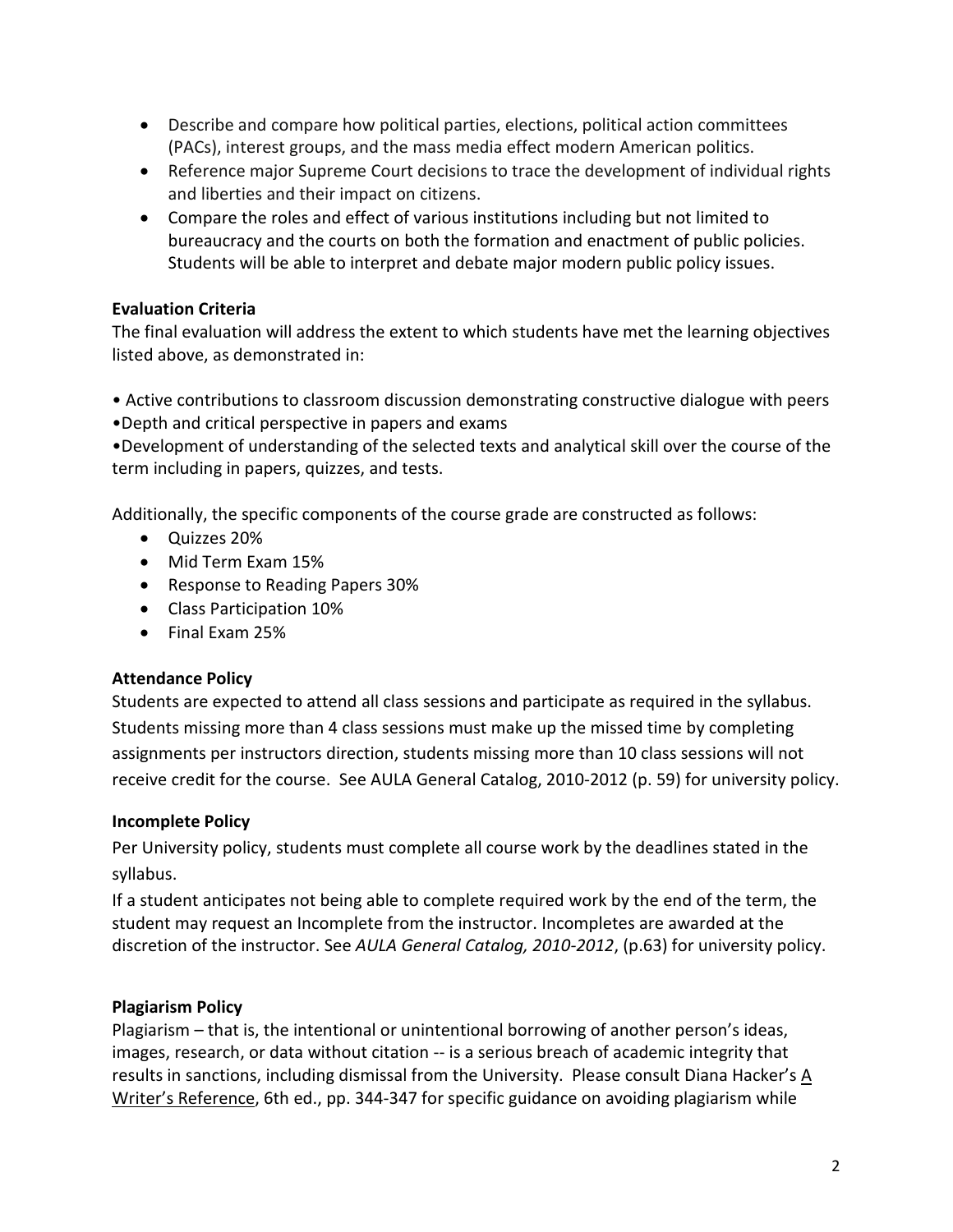taking notes, summarizing, paraphrasing, and quoting from sources. Students committing plagiarism will be also be subject to disciplinary action from DaVinci Schools as well as from the University.

# **Student Conduct Policy**

Respectful conduct is expected of students on the campus at all times, both inside and outside the classroom. See *AULA General Catalog, 2010-2012*, (p.59 &71) for further details re: Antioch University Los Angeles policy.

# **Students with Disabilities**

Any student with a documented disability (physical, learning, or psychological) needing academic accommodations should contact the Disability Services Office (310-578-1080, ext. 441) as early in the semester as possible. All discussions will remain confidential.

# **Required Text:**

Lowi*, Theodore,* Ginsberg*, Benjamin &* Shepsle*, Kenneth*. *American Government*: *Power* and *Purpose*. 11th Edition. New York: W.W. Norton & Co., 2011.

# *Tentative* **Schedule, Outline of Class Discussions, Readings, Assessments & Assignments:**

#### **Weeks 1-2: Creation and Adoption of the US Constitution** *Readings:*

- **Lowi and Ginsberg**: Chapter 2 ("Constructing a Government: The founding and the Constitution") pgs 37-62
- Federalist Paper 51: Madison, James. ["The Structure of the Government Must Furnish](http://www.constitution.org/fed/federa51.htm)  [the Proper Checks and Balances Between the Different Departments.](http://www.constitution.org/fed/federa51.htm)" *Independent Journal* (February 6, 1788).
- Federalist Paper 84: Hamilton, Alexander. ["Certain General and Miscellaneous](http://www.constitution.org/fed/federa84.htm)  [Objections to the Constitution Considered and Answered.](http://www.constitution.org/fed/federa84.htm)" *Independent Journal* (July 16, July 26, August 9, 1788).
- Federalist Paper 10: Madison, James. ["The Utility of the Union as a Safeguard Against](http://www.constitution.org/fed/federa10.htm) [Domestic Faction and Insurrection \(continued\).](http://www.constitution.org/fed/federa10.htm)" *Daily Advertiser* (November 22, 1787).
- Hamilton, Alexander. "Opinion on the Constitutionality of the Bank"
- Jefferson, Thomas. *Notes on the State of Virginia.* 1787, pp. 92-103

# *Topics:*

# **Course Introduction**

**Creation and Adoption of the US Constitution:** considerations and arguments that influenced the formulation and adoption of the U.S. Constitution; theories of democratic government.

# *Assessments:*

**Primary source Reaction Paper #1 due (Federalists vs. Anti-Federalists)**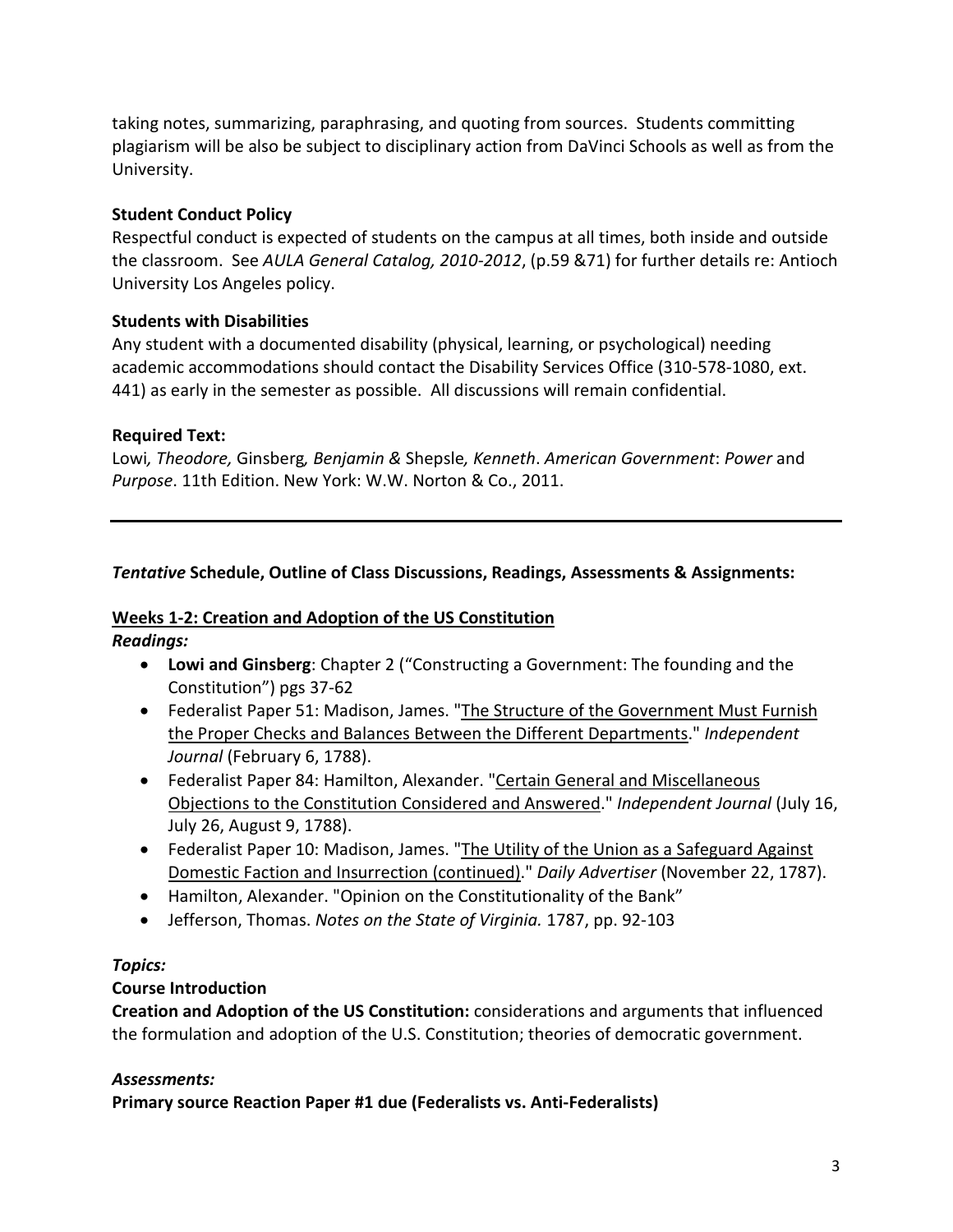# **Week 3: Major principles of the constitution**

*Readings:*

- **Lowi and Ginsberg**: Chapter 3 ("Federalism and the Separation of Powers") pgs 66-91
- Selected Primary Source readings

## *Topics:*

**Major principles of the constitution**: federalism; checks and balances; separation of powers

# *Assessments:*

**Quiz #1 (open note)**

#### **Weeks 4-6 Major Political Institutions**

*Readings:*

- **Lowi and Ginsberg**: Ch 5 ("Congress: the First Branch" selections); Ch 6 ("The Presidency as an Institution" selections); Ch 8 ("The Federal Courts: Structure and Strategies" selections)
- Selected primary sources, readings

# *Topics:*

**Roles and responsibilities of the major political institutions in the United States**: Congress; the Presidency; Judiciary.

# *Assessments:*

**Response Paper #2:** *"*Is the president too powerful or not powerful enough vis-a-vis the legislative and judicial branches?"

**Quiz #2 (Open Note)**

# **Weeks 7-10 Modern American Politics**

*Readings:*

- **Lowi and Ginsberg**: Ch 11 ("Political Parties" pgs 468-510); Ch 12 ("Groups and Interests" selections); Ch 13 (The Media" selections); Ch 10 ("Elections" pgs 412-450)
- Marty Cohen, David Karol, Hans Noel, and John Zaller, "Political Parties in Rough Weather," *The Forum*, January 2008.
- David Brooks, "The Tea Party Teens," *New York Times*, January 4, 2010
- Michael Crowley, "Survey Says," *The New Republic*, November 5, 2008.

# *Topics*:

# **Modern American Politics:**

Describe and compare how political parties, elections, political action committees (PACs), interest groups, and the mass media effect modern American politics.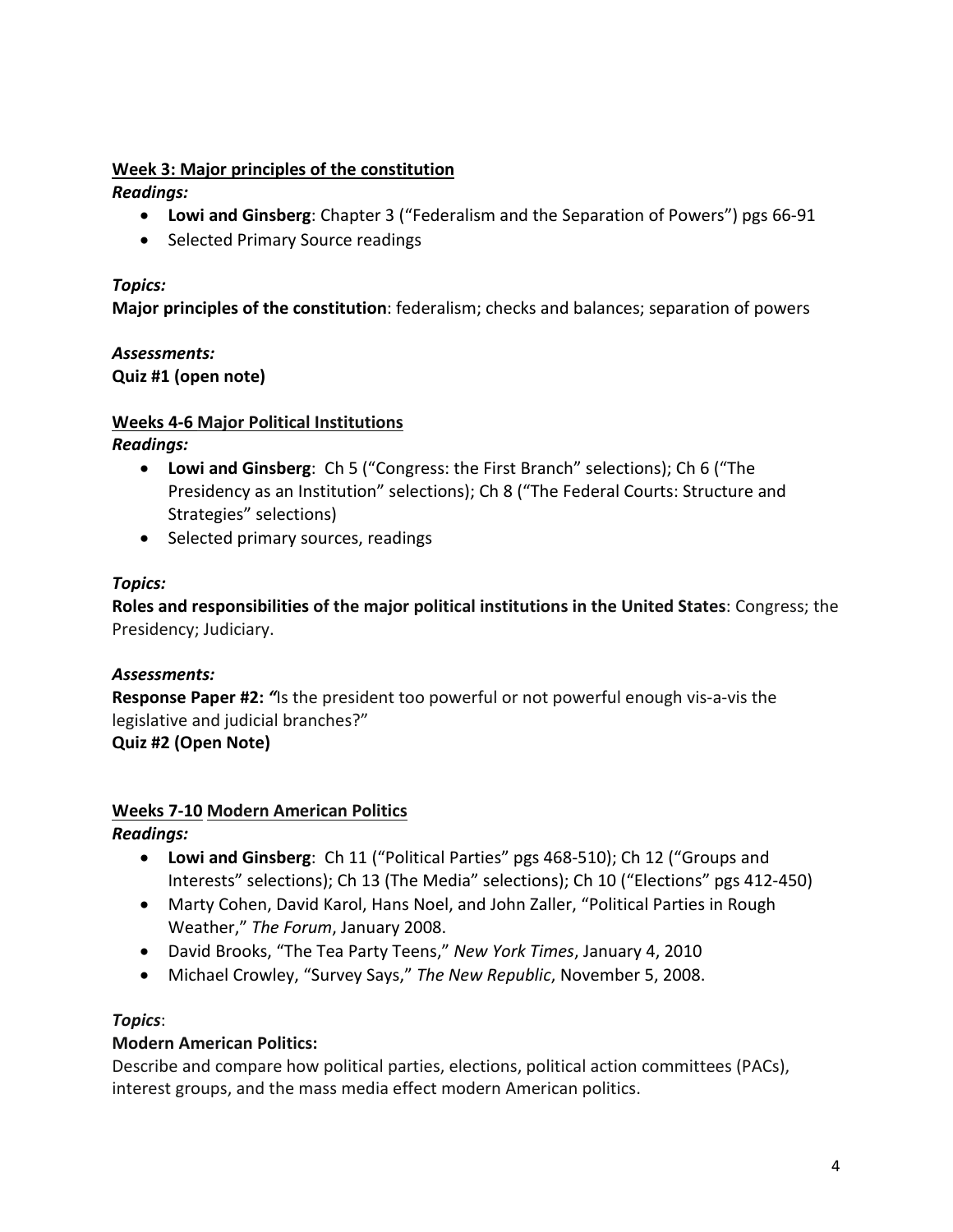## *Assessments:*

**Response Paper #3***: "*Should the present campaign system be overhauled and reformed?" **Mid Term** 

## **Weeks 11-13 Civil Rights and Liberties**

*Readings:*

- **Lowi and Ginsberg**: Chapter 4 ("Civil Liberties and Civil Rights" pgs 98-162)
- **Kernell and Jacobson:** Chapters 4 & 5 ("Civil Rights" and "Civil Liberties", selections)
- Selections from a variety of Supreme Court Cases

#### *Topics:*

# **Civil Rights and Liberties:**

Major Supreme Court decisions related to the constitution and the bill of rights; the fourteenth amendment; right to privacy; 1964 Civil Rights act; current civil liberty issues

#### *Assessments:*

**Response Paper #4: "**Is the Patriot Act a violation of civil liberties guaranteed in the Constitution?"

**Quiz #4 (Open Note)**

# **Week 14-15 Public Policy**

*Readings:*

- **Lowi and Ginsberg**: Ch 7 (The Executive Branch: Bureaucracy in a Democracy" selections); Selections from Chapters 14-16 (Economic, Social, and Foreign Policy)
- Cassidy, "Anatomy of a Meltdown: Ben Bernanke and the Financial Crisis," *New Yorker*  12/1/08

#### *Topics:*

# **Public Policy:**

Examination of the roles and effect of various institutions including but not limited to bureaucracy and the courts on both the formation and enactment of public policies; analyze major modern public policy issues, including economics, foreign policy, and social policies.

*Assessments:* **Response Paper #5**: "Who sets policy agendas for our nation?"

**Week 16** *Topics:* **Semester Review Course Evaluation**

*Assessments:*